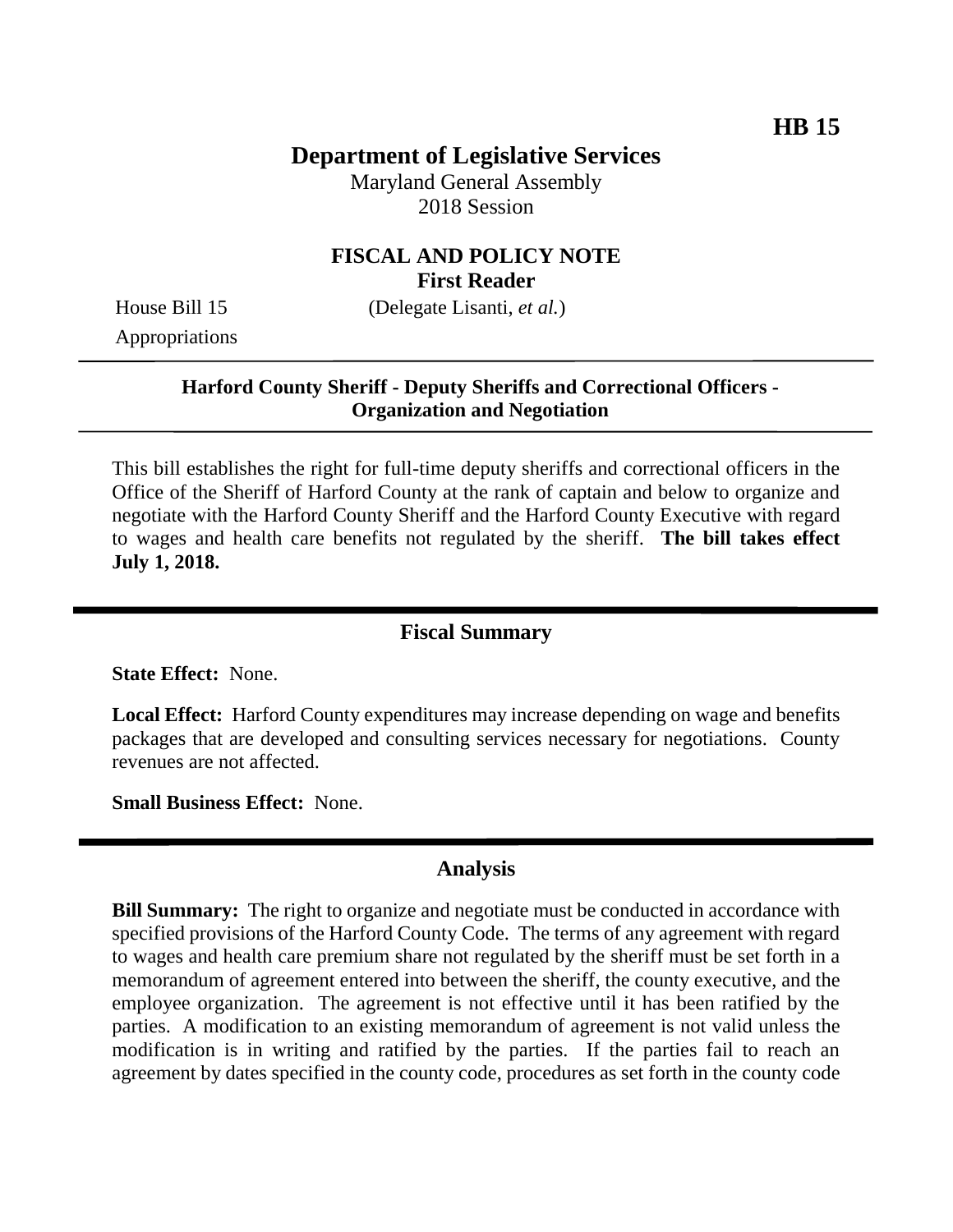must apply, with the county executive and the employee organization as parties to the proceedings.

The bill establishes that the application of procedures specified in the county code during the negotiations may not be construed to create an employer-employee relationship between Harford County and the deputy sheriffs and correctional officers.

**Current Law/Background:** The Harford County Code sets forth collective bargaining procedures for most county employees, including provisions regarding the recognition and certification of employee organizations, the rights and duties of certified employee organizations, and negotiation procedures. A Memorandum of Understanding between the current Harford County Executive and Sheriff, the deputy sheriff's union, and the correctional association that allowed for nonbinding negotiations on wages and the employee share of health care premiums was signed in 2017; this bill further codifies that agreement and ensures future collective bargaining rights.

Eight counties in Maryland have collective bargaining for deputy sheriffs, including Allegany, Anne Arundel, Baltimore, Charles, Frederick, Howard, Montgomery, and Prince George's counties. In Allegany, Anne Arundel, and Prince George's counties, binding arbitration is authorized. The scope of collective bargaining is limited in a few counties: Charles County does not authorize bargaining on salaries and other issues controlled by the county commissioners, and Frederick County authorizes bargaining for wages and benefits only.

**Local Expenditures:** Harford County advises that the county may incur expenditures for consulting services to negotiate any collective bargaining agreements. In addition, future year expenditures may increase depending on future collective bargaining agreements. These expenditures cannot be reliably estimated and depend on the wage and benefits packages that are ratified.

**Additional Comments:** The Department of Labor, Licensing, and Regulation (DLLR) notes that although the Harford County Code specifies that DLLR will conduct secret ballot elections, due to a lack of funding and staff since 1991, DLLR has historically taken the position that it is not bound by local ordinances and does not currently provide such services for Harford County employees who are already authorized to engage in collective bargaining. It further notes that when approached to perform collective bargaining services, it encourages parties to use an outside entity such as the as the American Arbitration Association or the Federal Mediation and Conciliation Service.